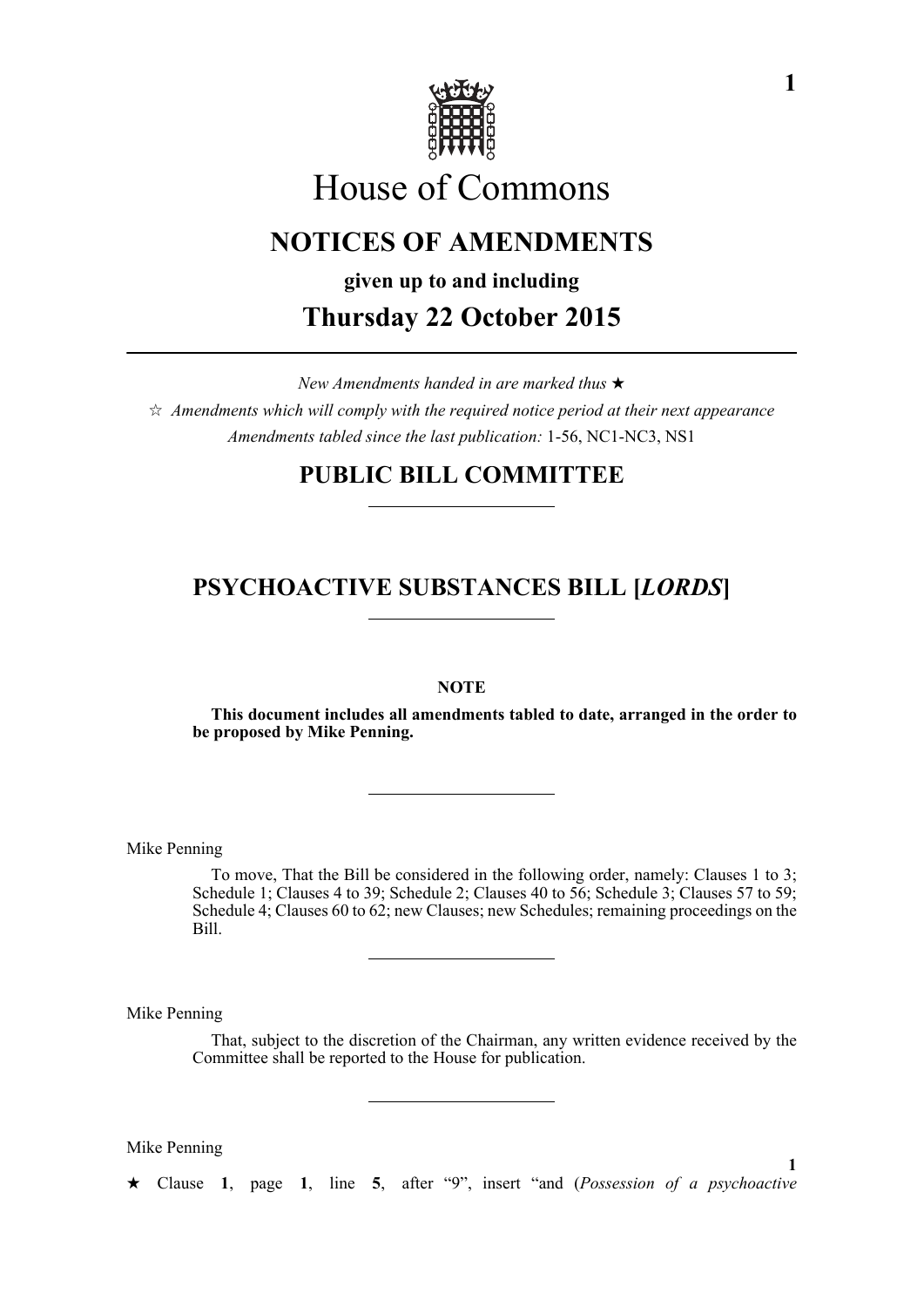*substance in a custodial institution*)" *Member's explanatory statement This amendment is consequential on NC2.*

Mike Penning

 Clause **1**, page **1**, line **7**, leave out "Section 10" and insert "Section (*Exceptions to offences*)" *Member's explanatory statement* 

*This amendment is consequential on amendment 11 and NC3.*

Stuart C. McDonald Owen Thompson Angela Crawley

**51**

**43**

**44**

**2**

- Clause **2**, page **1**, line **14**, leave out subsection (1) and insert— "In this Act "psychoactive substance" means any substance which is capable of producing a psychoactive effect in a person who consumes it, and
	- is not prohibited by the United Nations Drug Conventions of 1961 and 1971, or by the Misuse of Drugs Act 1971, but which may pose a public health threat comparable to that posed by substances listed in these conventions and
	- (b) is not an exempted substance (see section 3)"

#### *Member's explanatory statement*

*This new definition includes part of the alternative definition of psychoactive substances proposed by ACMD which clearly merits debate and clear reasons why it should be rejected - if it is to be rejected. This would also incorporate reference to harm.* 

Lyn Brown Andrew Gwynne Grahame Morris

- Clause **2**, page **1**, line **15**, leave out paragraph (a) insert—
	- "(a) is a compound capable of producing a pharmacological response on the central nervous system or which produces a chemical response in vitro, identical or pharmacologically similar to substances controlled under the Misuse of Drugs Act 1971, and"

#### *Member's explanatory statement*

*Together with amendment 44 this would replace the definition of psychoactive substance within the Bill by the definition recommended by the Advisory Council for the Misuse of Drugs.*

Lyn Brown Andrew Gwynne Grahame Morris

 $\star$  Clause 2, page 1, line 18, leave out subsection (2) and insert—

"(2) For the purpose of this Act

"substance" means any compound, irrespective of chemical state, produced by synthesis, or metabolites of those compounds.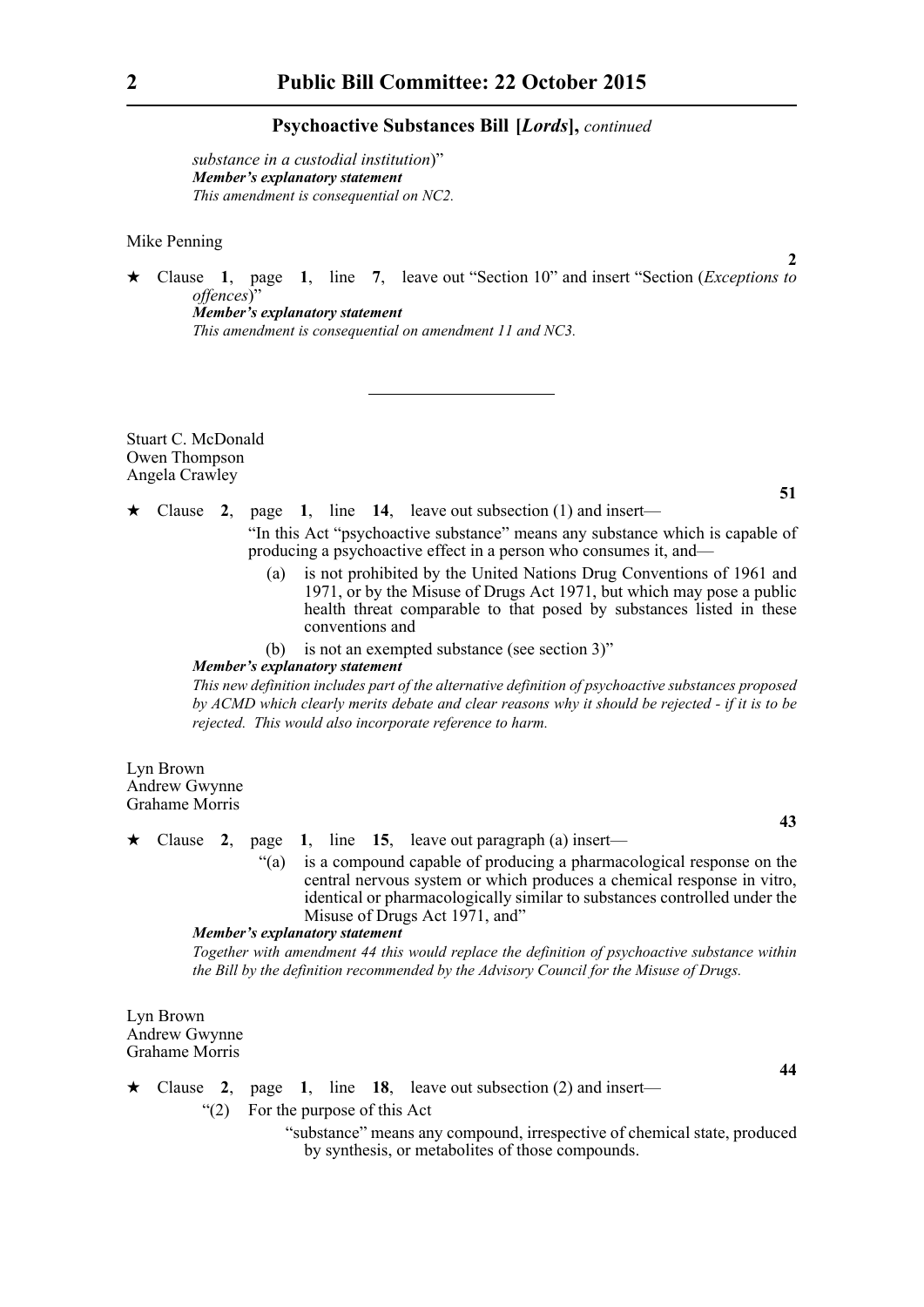"synthesis" means the process of producing a compound by human instigation of at least one chemical reaction.

"compound" means any chemical species that is formed when two or more atoms join together chemically."

#### *Member's explanatory statement*

*Together with amendment 43 this would replace the definition of psychoactive substance within the Bill by the definition recommended by the Advisory Council for the Misuse of Drugs.*

Lyn Brown Andrew Gwynne Grahame Morris

 $\star$  Clause 3, page 2, line 14, at end insert—

"(3A) The Home Secretary must consider making regulations under subsection (2) if she receives a recommendation from the Advisory Council of Misuse of Drugs to bring forward such a regulation in respect of a psychoactive substance." *Member's explanatory statement* 

*This would enable the ACMD to proactively request that the Home Secretary consider regulations.* 

# Mike Penning

 Schedule **1**, page **38**, line **7**, leave out from "products" to end of line 12 and insert—

""Medicinal product" has the same meaning as in the Human Medicines Regulations 2012 (S.I. 2012/1916) (see regulation 2 of those Regulations)." *Member's explanatory statement* 

*This amendment replaces the definition of "medicinal product" in paragraph 2 of Schedule 1. The revised definition adopts that in regulation 2 of the Human Medicines Regulations 2012, which includes, but is wider than, medicinal products for which a marketing authorisation or an Article 126a authorisation is in force.*

#### Mike Penning

 Schedule **1**, page **38**, line **13**, leave out paragraphs 3 to 5 *Member's explanatory statement* 

> *This amendment is consequential on amendment 3. It removes the entries in paragraphs 3 to 5 of Schedule 1 in respect of investigational medicinal products, homoeopathic medicinal products and traditional herbal medicinal products, as these products fall within the revised definition of medicinal product inserted by that amendment.*

Stuart C. McDonald Owen Thompson Angela Crawley

 $\star$  Schedule 1, page 39, line 23, at end insert—

**56**

**4**

**3**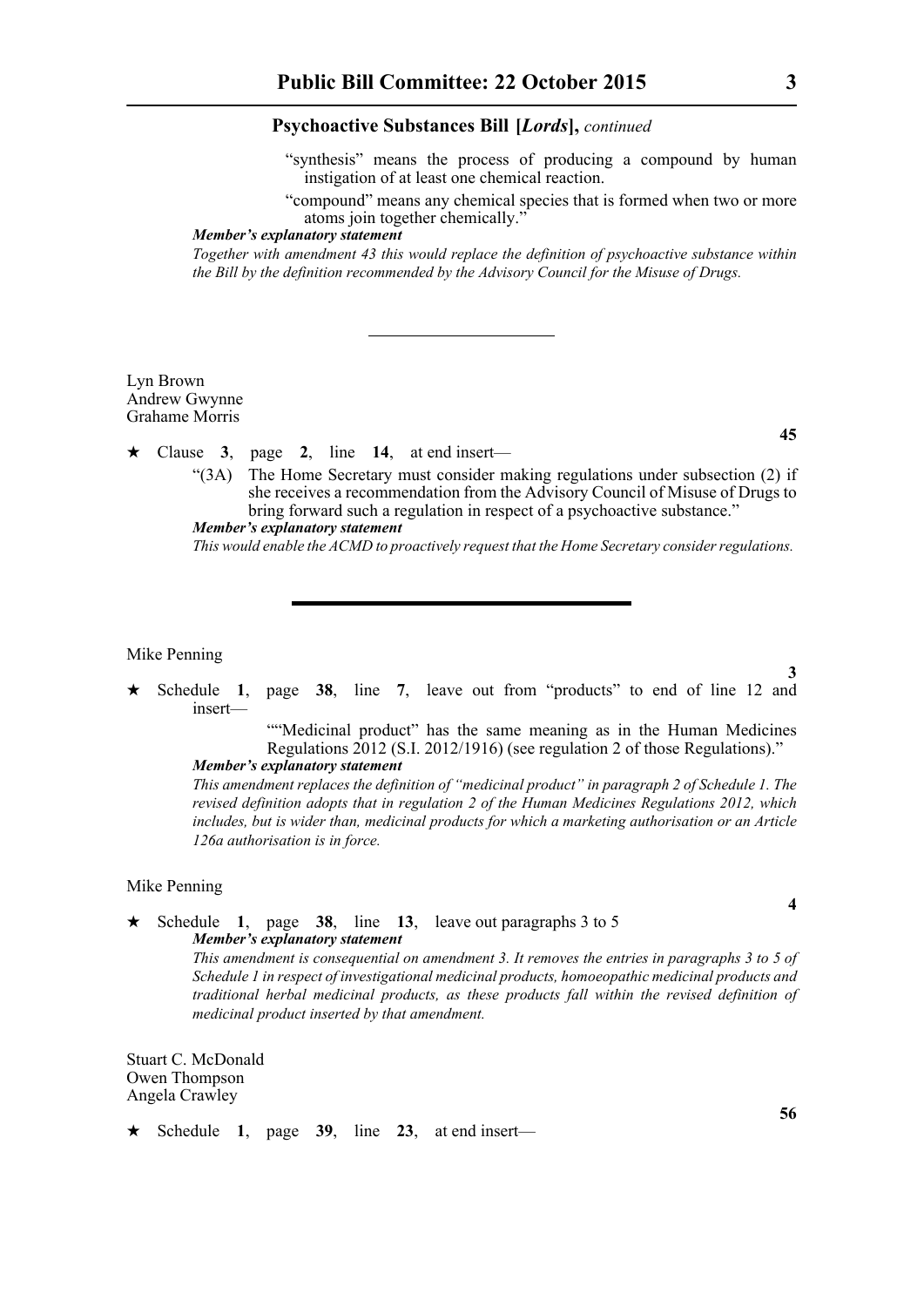*"Miscellaneous*

11 —alkyl nitrates" *Member's explanatory statement This amendment seeks to implement a recommendation by the Home Affairs Select Committee that "poppers" should not be banned.*

#### Mike Penning

 Clause **4**, page **2**, line **32**, leave out from "subject to" to end of line 33 and insert "section (*Exceptions to offences*) (exceptions to offences)." *Member's explanatory statement This amendment is consequential on amendment 11 and NC3.*

Lyn Brown Andrew Gwynne Grahame Morris

 Clause **5**, page **2**, line **36**, at end insert "for personal gain" *Member's explanatory statement This would restrict the offence of supplying psychoactive substances to those who do it for personal gain, as opposed to those who supply them for other purposes.*

# Mike Penning

 Clause **5**, page **3**, line **14**, leave out from "subject to" to end of line 15 and insert "section (*Exceptions to offences*) (exceptions to offences)." *Member's explanatory statement This amendment is consequential on amendment 11 and NC3.*

Stuart C. McDonald Owen Thompson Angela Crawley

- $\star$  Clause 5, page 3, line 15, at end insert—
	- "(5) It is not an offence under this section for a person ("A") to supply a psychoactive substance to person ("B"), where A and  $\hat{B}$  are known to each other and such supply is part of an agreement to obtain psychoactive substances for either As, Bs or both's own consumption, and the supply does not profit person A."

*Member's explanatory statement* 

*This amendment seeks to explore how to avoid one person being criminalised when as part of a group, he is responsible for obtaining psychoactive substances e.g. via the internet; when in reality each person in the group is purchasing for their own consumption.*

**5**

**46**

**6**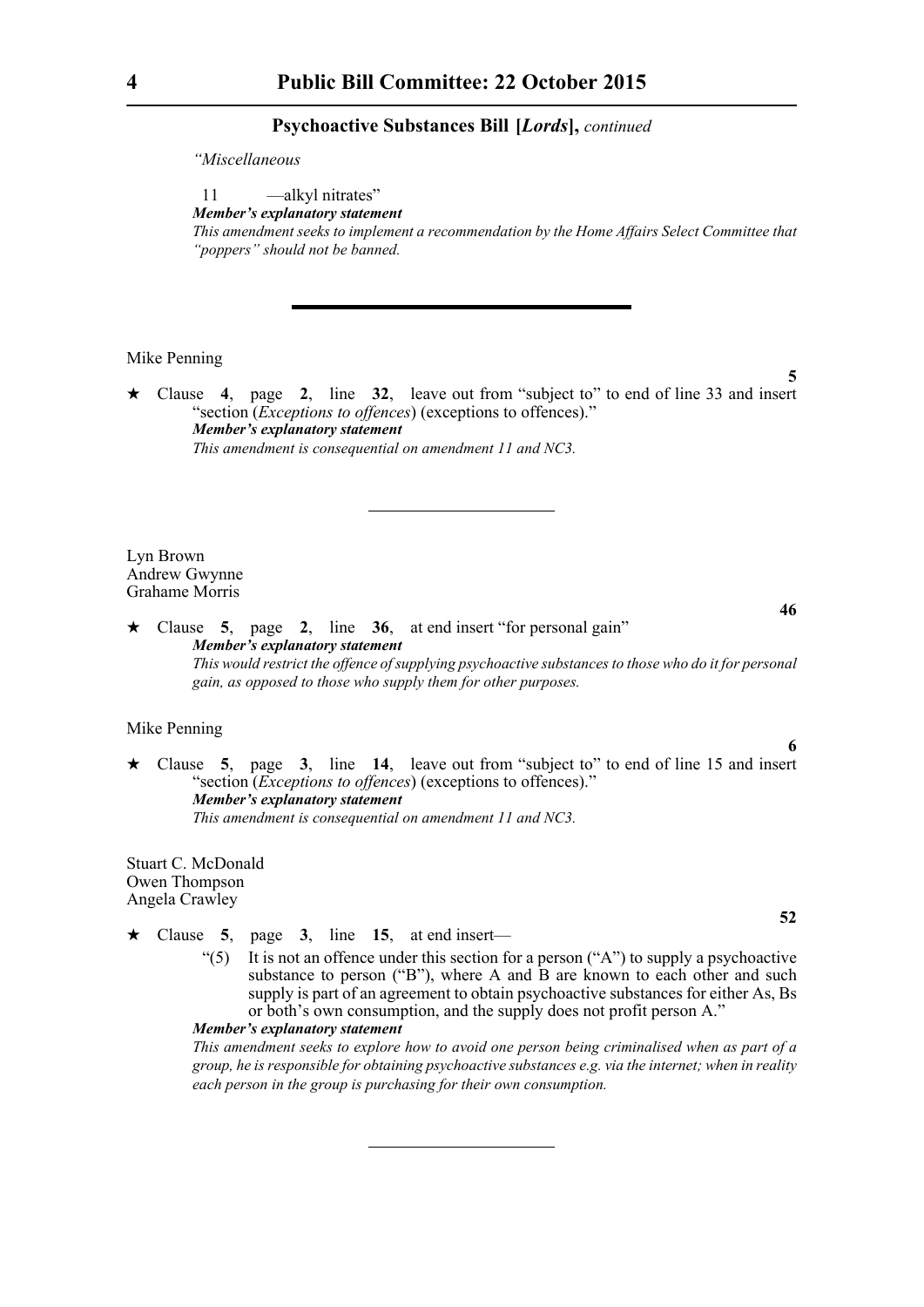| Lyn Brown<br>Andrew Gwynne<br>Grahame Morris                                                                                                                       |    |
|--------------------------------------------------------------------------------------------------------------------------------------------------------------------|----|
| $\star$ Clause 6, page 3, line 20, leave our "B or C" and insert "B, C or D"<br>Member's explanatory statement<br>This amendment is consequential on amendment 48. | 47 |
| Mr David Burrowes                                                                                                                                                  | 40 |

 $\star$  Clause **6**, page **3**, line **20**, leave out "or C" and insert ", C, D or E"

Mr David Burrowes

 $\star$  Clause 6, page 3, line 43, at end insert—

- "(8A) Condition D is that the offence was committed on or in the vicinity of any premises intended to locate any vulnerable child;
- (8B) In this section "vulnerable child" means any person aged under 18 who is not living with their family and is—
	- (a) accommodated in regulated residential care or unregulated accommodation under section 17, 20, 25 or 31 of The Children Act 1989, or,
	- (b) accommodated in accommodation under part 7 of the Housing Act 1996.
- (8C) The Secretary of State may by order made by statutory instrument specify the circumstances in which paragraph (a) and/or (b) of subsection (7B) apply.
- (8D) Condition E is that the offender supplies a psychoactive substance to any persons under the age 18."

Lyn Brown Andrew Gwynne Grahame Morris

 $\star$  Clause 6, page 3, line 43, at end insert—

"(8A) Condition D is that the person who committed the offence knew, or had reason to believe, that the consumption of psychoactive substance would cause the person consuming the substance harm."

#### *Member's explanatory statement*

*Makes it an aggravating factor to sell a substance which the person knew or suspected to be harmful.* 

#### Mike Penning

- Clause **6**, page **3**, line **43**, leave out "on prison premises." and insert "in a custodial institution.
	- ( ) In this section—

"custodial institution" means any of the following—

- (a) a prison;
- (b) a young offender institution, secure training centre, secure college, young offenders institution, young offenders centre, juvenile justice centre or remand centre;
- (c) a removal centre, a short-term holding facility or pre-departure accommodation;
- (d) service custody premises;

**41**

**48**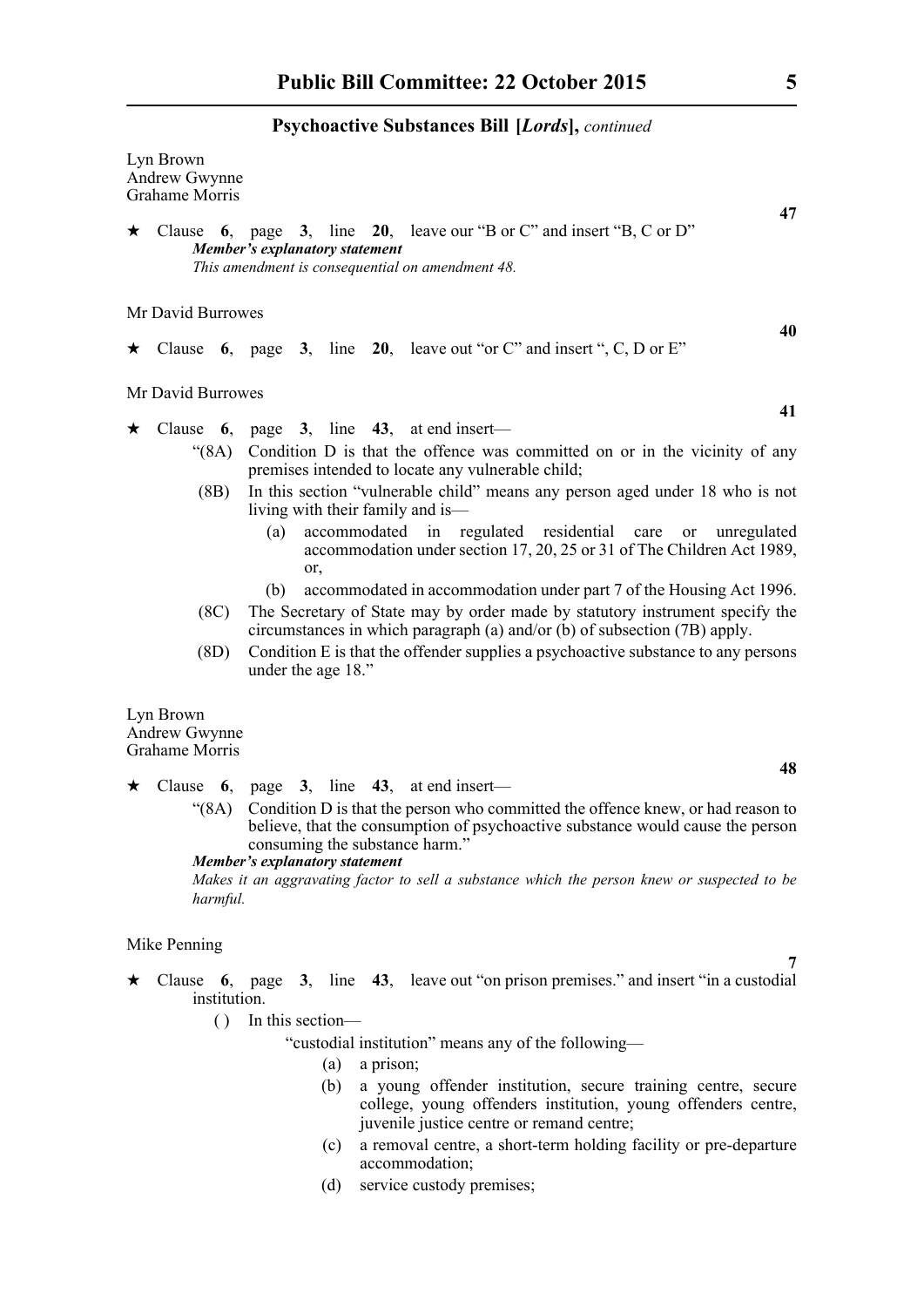- "removal centre", "short-term holding facility" and "pre-departure accommodation" have the meaning given by section 147 of the Immigration and Asylum Act 1999;
- "service custody premises" has the meaning given by section 300(7) of the Armed Forces Act 2006."

#### *Member's explanatory statement*

*This amendment replaces the reference to "prison premises" in clause 6(8) with a reference to a "custodial institution". It then defines a custodial institution; the definition includes adult and juvenile prisons, immigration detention accommodation and service custody premises.* 

## Mike Penning

That subsection (9) of Clause 6 be transferred to the end of line 29 on page 3 *Member's explanatory statement This amendment is consequential on amendment 7.*

Lyn Brown Andrew Gwynne Grahame Morris

 $\star$  Clause 7, page 4, line 17, at end insert— "(d) the person intends to do this for personal gain" *Member's explanatory statement This amendment would mean possession with intent to supply would only be an offence if the person was supplying the product for gain.*

#### Mike Penning

 Clause **7**, page **4**, line **18**, leave out from "subject to" to end of line 19 and insert "section (*Exceptions to offences*) (exceptions to offences)." *Member's explanatory statement This amendment is consequential on amendment 11 and NC3.*

Lyn Brown Andrew Gwynne Grahame Morris

 Clause **8**, page **4**, leave out sub-paragraph (i) *Member's explanatory statement This means it would not be an offence to import a new psychoactive substance for personal consumption.* 

**49**

**8**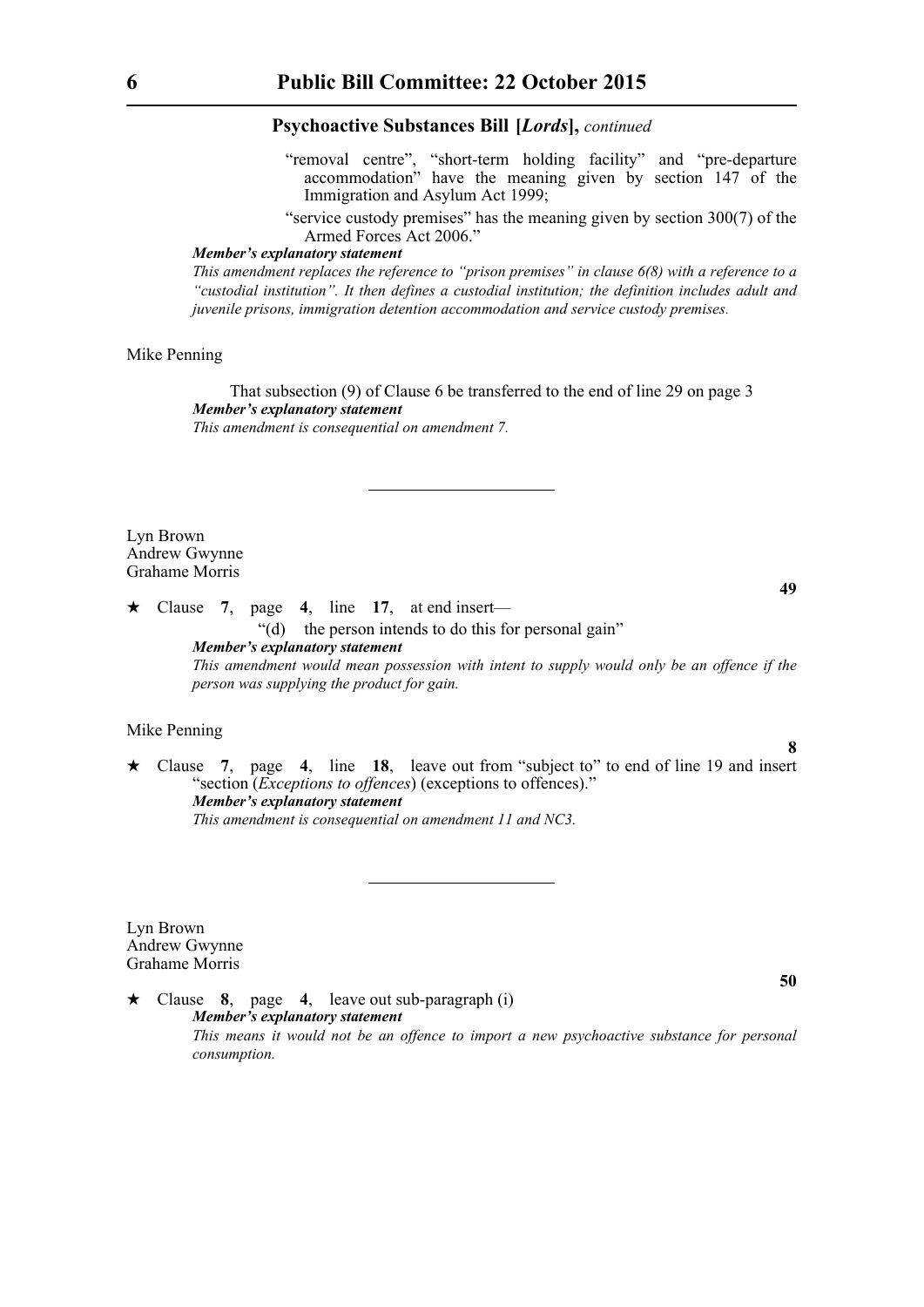Stuart C. McDonald Owen Thompson Angela Crawley Clause **8**, page **4**, line **27**, leave out sub-paragraph (i) *Member's explanatory statement This amendment seeks to explore how we can ensure that there is no criminalisation of those who order psychoactive substances over the internet for personal consumption.* 

Stuart C. McDonald Owen Thompson Angela Crawley

 Clause **8**, page **4**, line **38**, leave out sub-paragraph (i) *Member's explanatory statement This amendment seeks to explore how we can ensure that there is no criminalisation of those who order psychoactive substances over the internet for personal consumption.* 

# Mike Penning

 Clause **8**, page **5**, line **6**, leave out from "subject to" to end of line 7 and insert "section (*Exceptions to offences*) (exceptions to offences)." *Member's explanatory statement This amendment is consequential on amendment 11 and NC3.*

Stuart C. McDonald Owen Thompson Angela Crawley

- Clause **9**, page **5**, line **26**, at end insert—
	- "(2) In sentencing, account shall be taken of the relative harm associated with the psychoactive substance that was the subject matter of the offence" *Member's explanatory statement*

*This amendment seeks to ensure sentencing is commensurate with the potential harm done by the substance involved.*

#### Mike Penning

- $\star$  Clause 9, page 5, line 26, at end insert—
	- "( ) A person guilty of an offence under section (*Possession of a psychoactive substance in a custodial institution*) is liable—
		- (a) on summary conviction in England and Wales—
			- (i) to imprisonment for a term not exceeding 12 months (or 6 months, if the offence was committed before the commencement of section 154(1) of the Criminal Justice Act 2003), or
			- (ii) to a fine,
			- or both;
		- (b) on summary conviction in Scotland—
			- (i) to imprisonment for a term not exceeding 12 months, or
			- (ii) to a fine not exceeding the statutory maximum,

**53**

**54**

**9**

**55**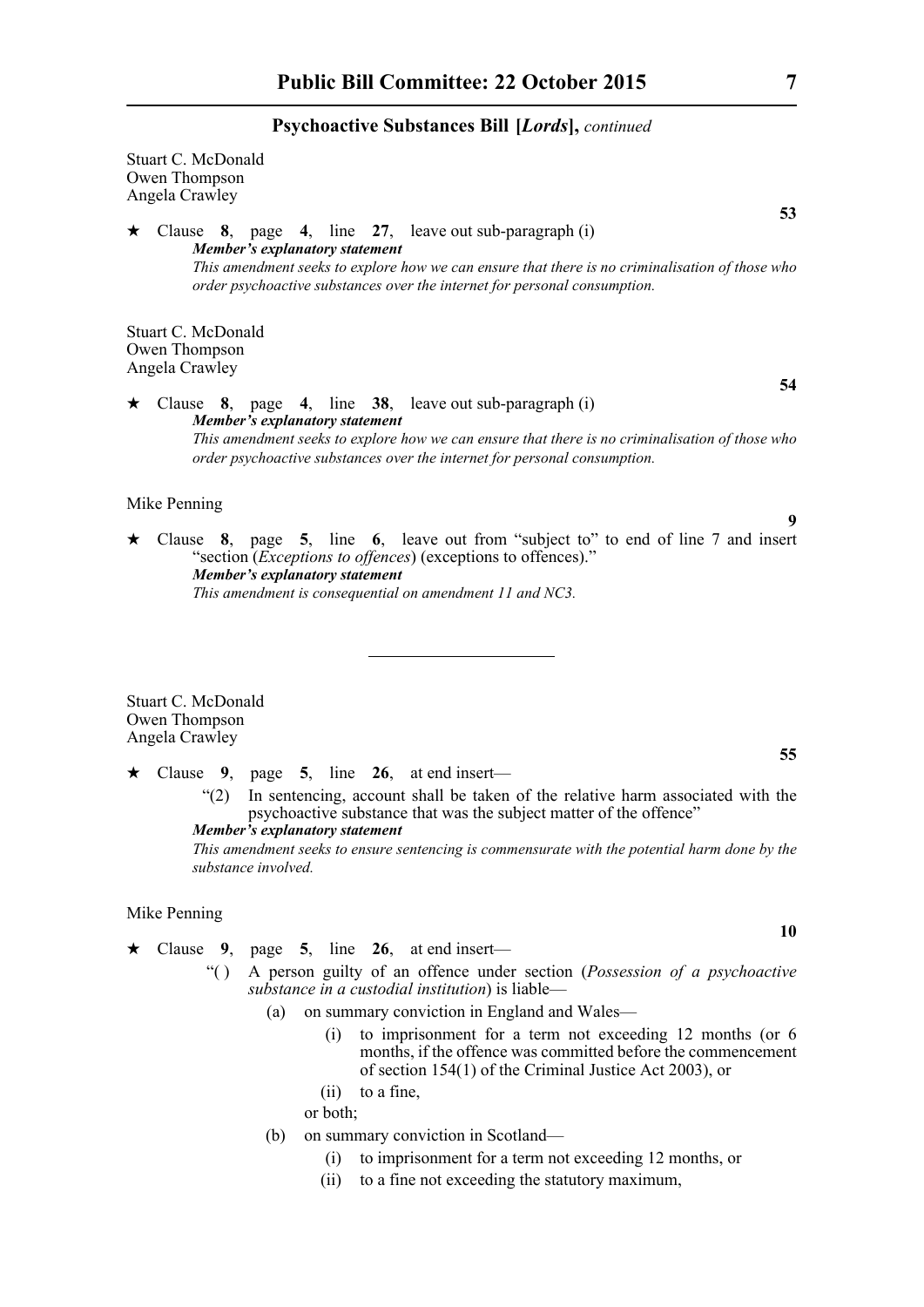or both;

- (c) on summary conviction in Northern Ireland—
	- (i) to imprisonment for a term not exceeding 6 months, or
	- (ii) to a fine not exceeding the statutory maximum,
	- or both;
- (d) on conviction on indictment, to imprisonment for a term not exceeding 2 years or a fine, or both."

#### *Member's explanatory statement*

*This amendment is consequential on NC2. It provides that the new offence of possession of a psychoactive substance in a custodial institution, as inserted by that new clause, attracts a maximum penalty on conviction on indictment of two years' imprisonment, a fine, or both.*

#### Mike Penning

 Page **5**, line **27**, leave out Clause 10 *Member's explanatory statement* 

*This amendment omits clause 10 of the Bill which confers power on the Secretary of State to specify by regulations exceptions to the offences in clauses 4 to 8. Such exceptions are now provided for in the new Schedule to be inserted by amendment NS1 and the regulation-making power provided for by amendment NC3.*

#### Mike Penning

 Clause **11**, page **6**, line **16**, leave out "regulations under section 10." and insert "section (*Exceptions to offences*)." *Member's explanatory statement This amendment is consequential on amendment 11 and NC3.*

#### Mike Penning

 Clause **23**, page **14**, line **34**, leave out from beginning to "except" in line 35 and insert "in a case where the prohibition order or the premises order imposing the access prohibition was made by a court in England and Wales or Northern Ireland, the court that made the order," *Member's explanatory statement* 

*This amendment is consequential on amendment 14.*

# Mike Penning

Clause **23**, page **14**, line **42**, at end insert—

"( ) in a case where the prohibition order or the premises order imposing the access prohibition was made by a court in Scotland, the sheriff."

*Member's explanatory statement Clause 23 enables a law enforcement agency to apply to the court for the reimbursement of costs*

**11**

**13**

**14**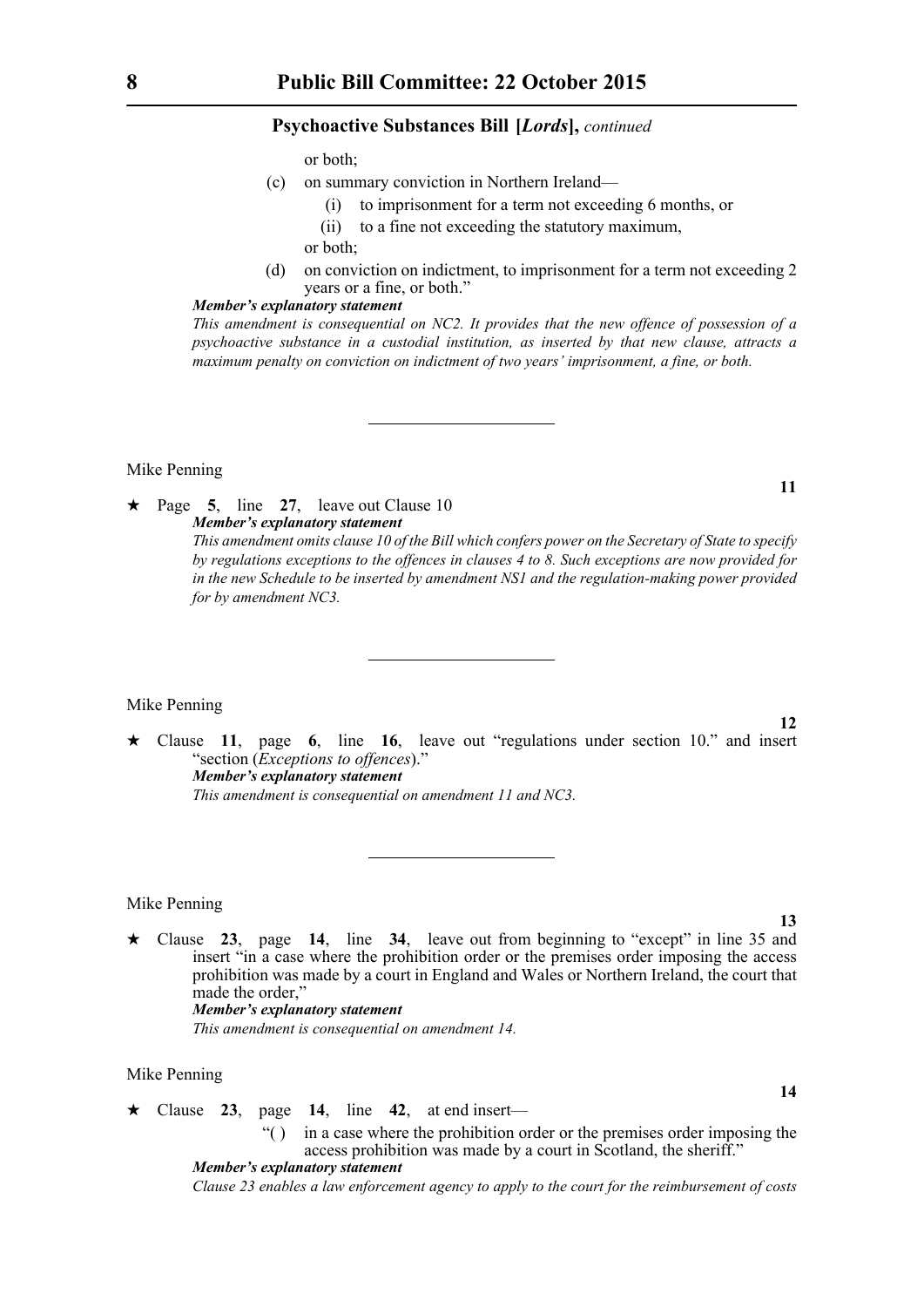*incurred in relation to premises subject to an access prohibition. This amendment provides that, in Scotland, the relevant court is the sheriff.*

#### Mike Penning

|  |  |                      |  | $\star$ Clause 27, page 17, line 3, leave out paragraph (b) and insert—                                                     |
|--|--|----------------------|--|-----------------------------------------------------------------------------------------------------------------------------|
|  |  | $\degree$ (b) where— |  |                                                                                                                             |
|  |  |                      |  | (i) the order was made under section 18 on an appeal in relation to<br>a person's conviction or sentence for an offence, or |
|  |  |                      |  |                                                                                                                             |

- (ii) the order was made by a court under that section against a person committed or remitted to that court for sentencing for an offence,
- the court by or before which the person was convicted (but see subsection  $(6A))$ ;"

## *Member's explanatory statement*

*This amendment provides that, where a prohibition order was made following conviction, an application to vary or discharge that order should be made to the court that convicted the offender rather than (if different) the court that sentenced the offender or heard the appeal against the conviction or sentence.* 

#### Mike Penning

# $\star$  Clause 27, page 17, line 8, at end insert—

" $(6A)$  Where the person mentioned in subsection  $(6)(b)$ —

- (a) was convicted by a youth court, but
- (b) is aged 18 or over at the time of the application,

the reference in subsection  $(6)(b)$  to the court by or before which the person was convicted is to be read as a reference to a magistrates' court or, in Northern Ireland, a court of summary jurisdiction."

#### *Member's explanatory statement*

*This amendment provides that, where a prohibition order was made in the youth court following conviction and the offender has turned 18, an application to vary or discharge that order should be made, in England and Wales, to a magistrates' court or, in Northern Ireland, to a court of summary jurisdiction.*

# Mike Penning

 Clause **35**, page **22**, line **5**, leave out "8" and insert "(*Possession of a psychoactive substance in a custodial institution*)" *Member's explanatory statement This amendment is consequential on NC2.*

# Mike Penning

Clause **35**, page **22**, line **21**, leave out "8" and insert "(*Possession of a psychoactive*

**15**

**16**

**17**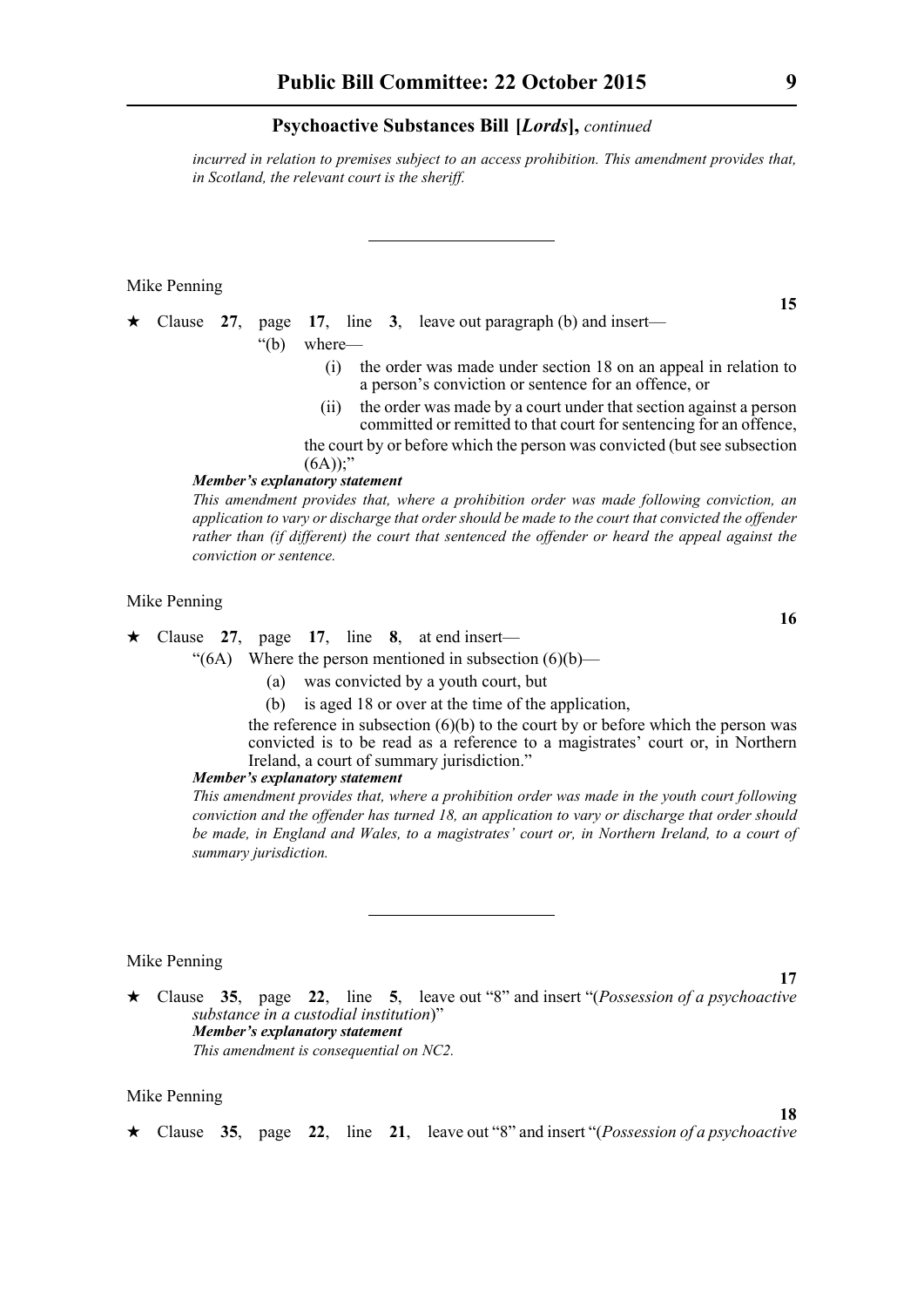*substance in a custodial institution*)" *Member's explanatory statement This amendment is consequential on NC2.*

#### Mike Penning

Clause **38**, page **24**, leave out lines 1 to 4 and insert—

- "( ) a warrant that relates only to premises specified in the warrant (a "specific-premises warrant"), or
- ( ) in the case of a warrant issued in England and Wales or Northern Ireland, a warrant that relates to any premises occupied or controlled by a person specified in the warrant (an "all-premises warrant")."

#### *Member's explanatory statement*

*The effect of this amendment is that it will not be possible to apply under clause 38 for an allpremises warrant in Scotland.*

#### Mike Penning

 $\star$  Clause 39, page 24, line 23, at end insert—

- "( ) An application for a search warrant may be made without notice being given to persons who might be affected by the warrant.
- ( ) The application must be supported—
	- (a) in England and Wales, by an information in writing;
	- (b) in Scotland, by evidence on oath;
	- (c) in Northern Ireland, by a complaint on oath.
- ( ) A person applying for a search warrant must answer on oath any question that the justice hearing the application asks the person.

In the case of an application made by a procurator fiscal, that requirement may be met by a relevant enforcement officer."

# *Member's explanatory statement*

*This amendment is consequential on amendment 21 and imports into clause 39 the provisions in paragraph 1 of Schedule 2 which relate to applications for search warrants.*

#### Mike Penning

- Clause **39**, page **24**, line **32**, leave out "search warrants." and insert "—
	- (a) applications for search warrants made in England and Wales or Northern Ireland, and

# (b) search warrants issued in England and Wales or Northern Ireland." *Member's explanatory statement*

*This amendment limits the application of Schedule 2, which makes provision about applications for and the execution of search warrants, to England and Wales and Northern Ireland.*

## Mike Penning

Clause **39**, page **24**, line **33**, after "warrant" insert "issued in England and Wales or

**20**

**19**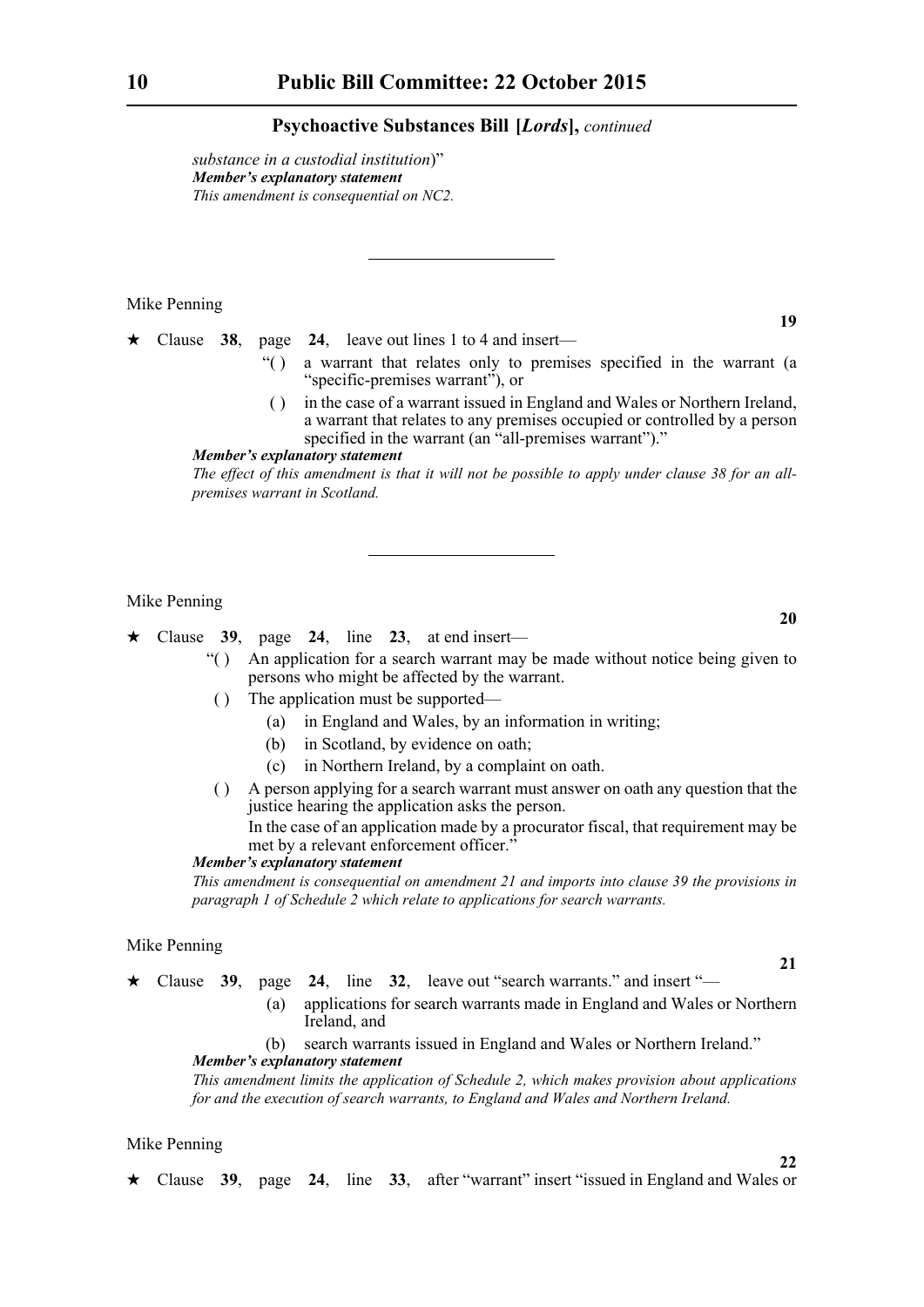Northern Ireland"

*Member's explanatory statement* 

*This amendment is consequential on amendment 21 and limits the application of clause 39(5), which provides that an entry on or search of premises under a search warrant is unlawful unless it complies with the provisions of Part 2 of Schedule 2, to England and Wales and Northern Ireland.*

Mike Penning

Schedule **2**, page **39**, line **25**, at end insert—

#### "PART A1

# APPLICATION OF THIS SCHEDULE

This Schedule applies to—

(a) applications for search warrants made in England and Wales or Northern Ireland, and

(b) search warrants issued in England and Wales or Northern Ireland." *Member's explanatory statement* 

*This amendment is consequential on amendment 21.*

# Mike Penning

 Schedule **2**, page **39**, line **29**, leave out paragraph 1 *Member's explanatory statement This amendment is consequential on amendments 20 and 21.*

#### Mike Penning

 Schedule **2**, page **42**, line **27**, leave out "issued in England and Wales or Northern Ireland" *Member's explanatory statement* 

*This amendment is consequential on amendment 21.*

#### Mike Penning

 Clause **42**, page **26**, line **9**, leave out "8" and insert "(*Possession of a psychoactive substance in a custodial institution*)" *Member's explanatory statement This amendment is consequential on NC2.*

**23**

**24**

**25**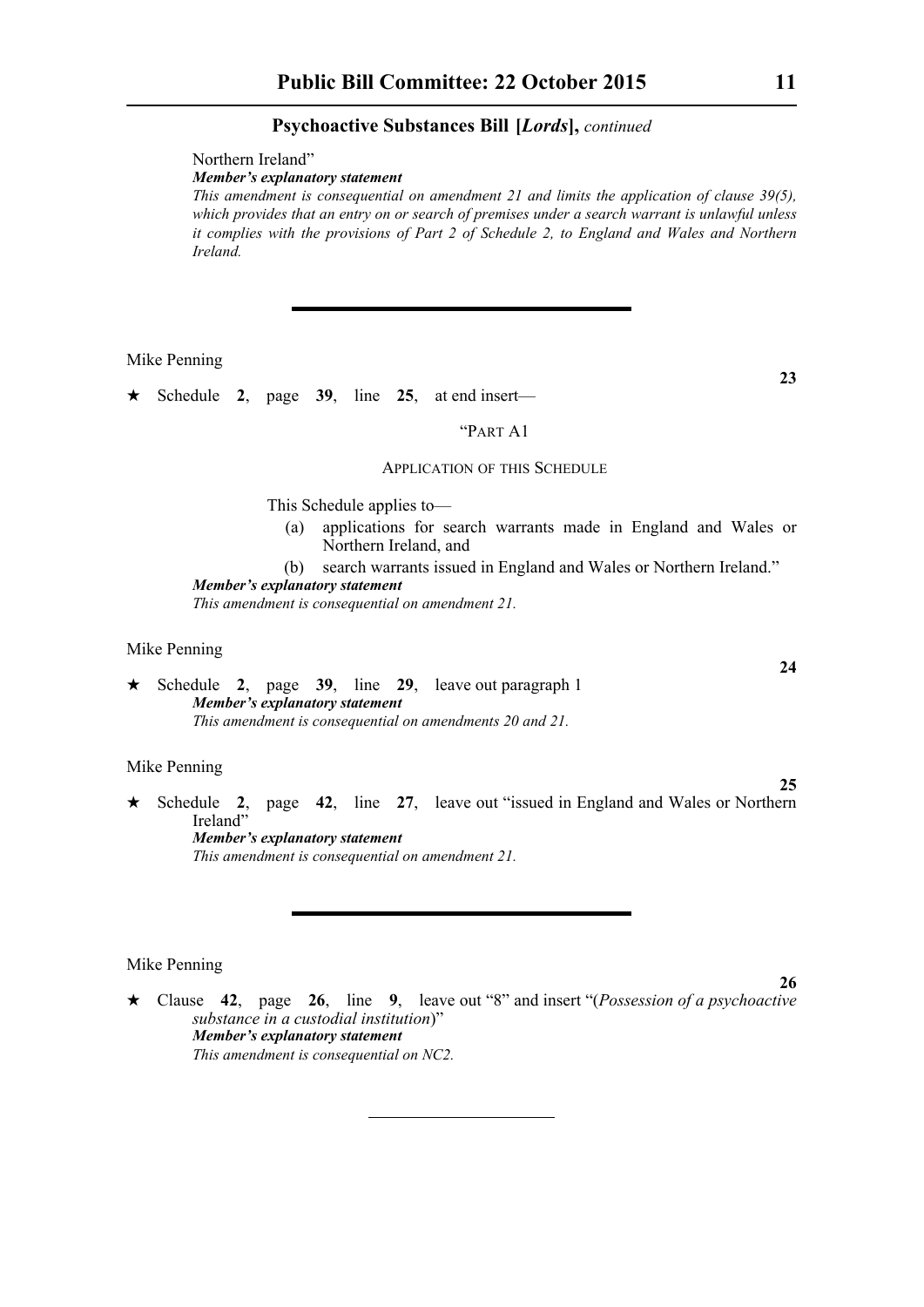#### Mike Penning

 Clause **47**, page **28**, line **37**, leave out subsection (5) *Member's explanatory statement This amendment omits clause 47(5), which enables proceedings for an offence under clause 47 to be taken in any part of the UK.* 

#### Mike Penning

 Clause **49**, page **29**, line **28**, leave out "regulations under section 10" and insert "section (*Exceptions to offences*)" *Member's explanatory statement This amendment is consequential on amendment 11 and NC3.*

#### Mike Penning

 Clause **50**, page **31**, line **12**, leave out "regulations under section 10" and insert "section (*Exceptions to offences*)" *Member's explanatory statement This amendment is consequential on amendment 11 and NC3.*

#### Mike Penning

 Clause **53**, page **32**, line **43**, leave out "8" and insert "(*Possession of a psychoactive substance in a custodial institution*)" *Member's explanatory statement This amendment is consequential on NC2.*

#### Mike Penning

 $\star$  Clause **53**, page **33**, line **2**, leave out second "or" and insert "except where paragraph  $(b)$  or  $(c)$  applies;" *Member's explanatory statement This amendment is consequential on amendment 32.*

#### Mike Penning

 $\star$  Clause 53, page 33, line 4, at end insert— "(c) if the person is remitted to the High Court of Justiciary to be dealt with for that offence, the High Court of Justiciary."

# *Member's explanatory statement*

*Clause 53 provides for the relevant court to make a forfeiture order following the conviction of a person for an offence under any of clauses 4 to 8 and 25. Where, in Scotland, a case is remitted to*

**28**

**29**

**27**

**30**

**31**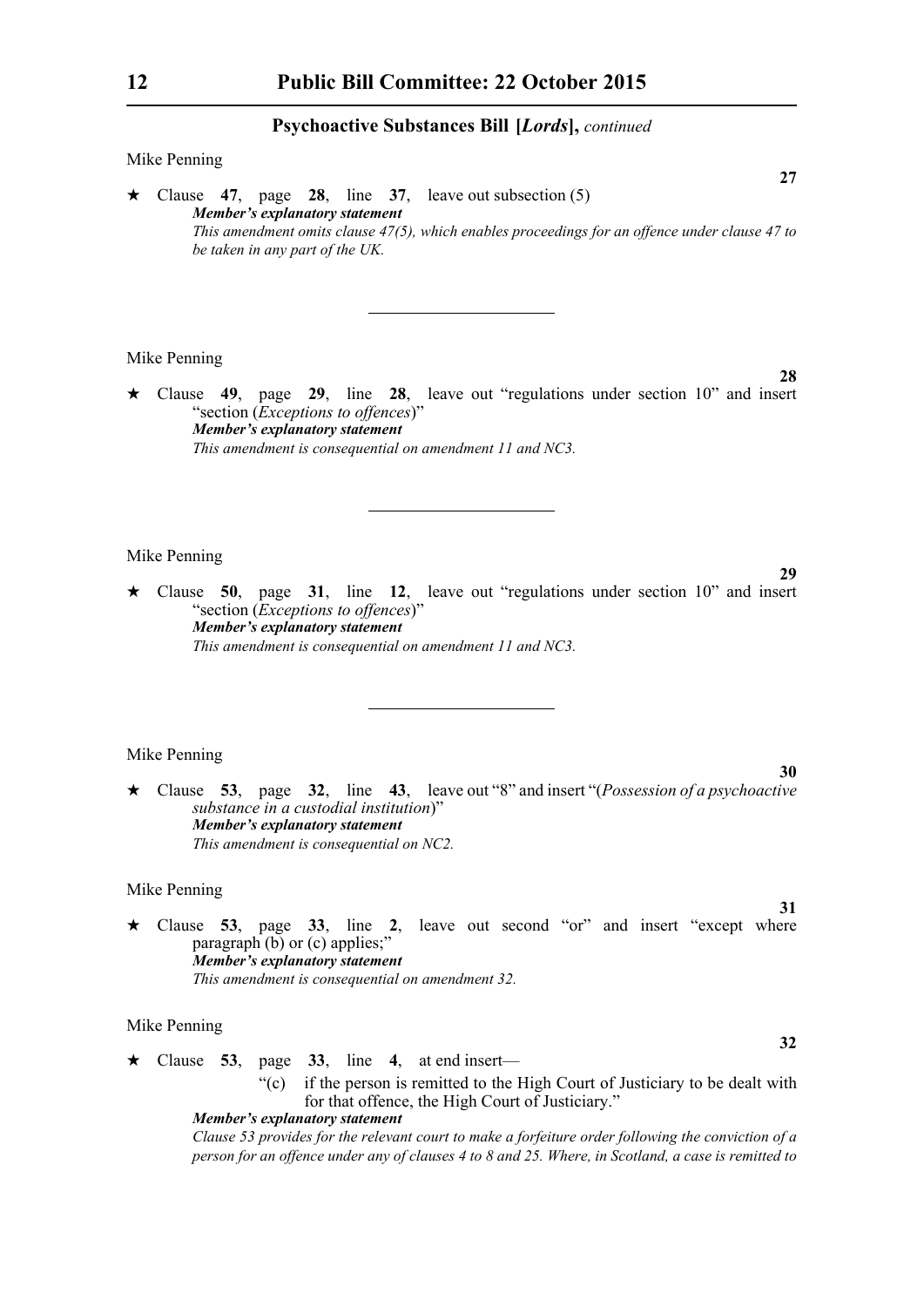*the High Court of Justiciary for sentencing, this amendment provides for that court to make a forfeiture order.*

#### Mike Penning

 Clause **53**, page **33**, line **26**, leave out "8" and insert "(*Possession of a psychoactive substance in a custodial institution*)" *Member's explanatory statement This amendment is consequential on NC2.*

#### Mike Penning

 Clause **53**, page **33**, line **28**, leave out "8" and insert "(*Possession of a psychoactive substance in a custodial institution*)" *Member's explanatory statement This amendment is consequential on NC2.*

#### Mike Penning

 Clause **53**, page **33**, line **30**, leave out "8" and insert "(*Possession of a psychoactive substance in a custodial institution*)" *Member's explanatory statement This amendment is consequential on NC2.*

#### Mike Penning

 Clause **53**, page **33**, line **32**, leave out "8" and insert "(*Possession of a psychoactive substance in a custodial institution*)" *Member's explanatory statement This amendment is consequential on NC2.*

#### Mike Penning

 Clause **54**, page **34**, line **9**, leave out "regulations under section 10." and insert "section (*Exceptions to offences*)." *Member's explanatory statement This amendment is consequential on amendment 11 and NC2.*

Mike Penning

Clause **58**, page **36**, line **23**, after "Court" insert ", other than the reference in

**33**

**34**

**35**

**36**

**37**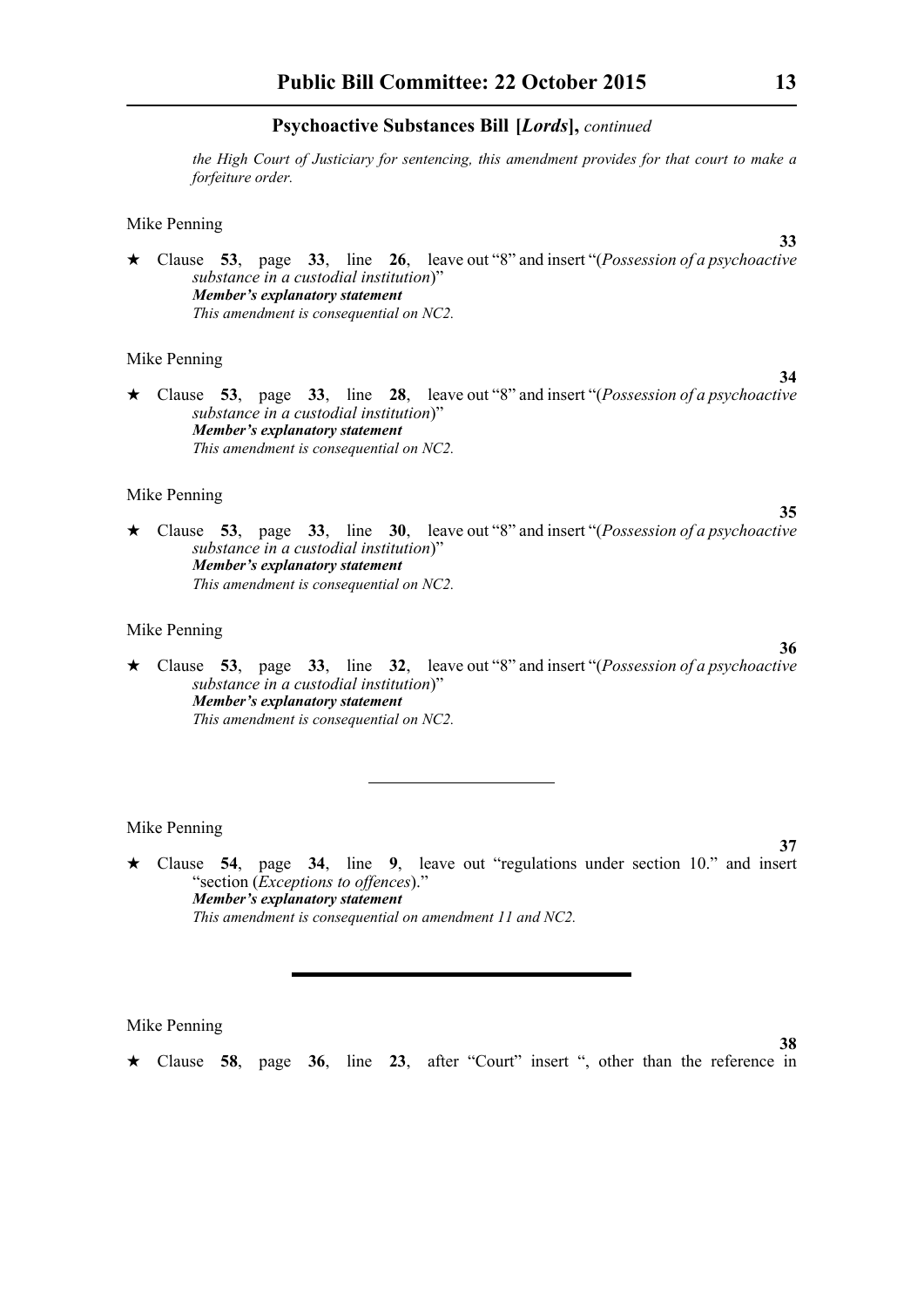section 30(1) in relation to a prohibition order made under section 18," *Member's explanatory statement* 

*This amendment disapplies the transitional provision in clause 58(5) in relation to appeals under clause 30(1) about variation and discharge in relation to prohibition orders made under clause 18.* 

#### Mike Penning

Schedule **4**, page **48**, line **16**, at end insert—

*"Intoxicating Substances (Supply) Act 1985*

- (1) The Intoxicating Substances (Supply) Act 1985 is repealed.
- (2) In consequence of the repeal made by sub-paragraph (1), in Schedules 3 and 6 to the Regulatory Enforcement and Sanctions Act 2008, omit the entry relating to the Intoxicating Substances (Supply) Act 1985."

# *Member's explanatory statement*

*This amendment repeals the Intoxicating Substances (Supply) Act 1985.*

#### Mr David Burrowes

 $\star$  Schedule 4, page 48, line 16, at end insert—

#### **"Misuse of Drugs Act 1971**

- (1) The Misuse of Drugs Act 1971 is amended as follows—
- (2) In section 4A (Aggravation of offence of supply of controlled drug) after subsection (4) insert-
	- "(4A) The third condition is that the offence was committed on any premises intended to locate any vulnerable child or in the vicinity of said premises;
	- (4B) in this section "vulnerable child" means any person aged under 18 who is not living with their parents or carers and is
		- (a) accommodated in residential care under section 17, section 20, section 25 or section 31 of The Children Act 1989, or,
		- (b) accommodated in a multi-occupant dwelling under part 7 of the Housing Act 1996.
	- (4C) The Secretary of State may by order made by statutory instrument specify the circumstances in which a court must take into account Condition C;
	- (4D) The fourth condition is that the offender supplies a controlled drug to any persons under the age of 18.""

**39**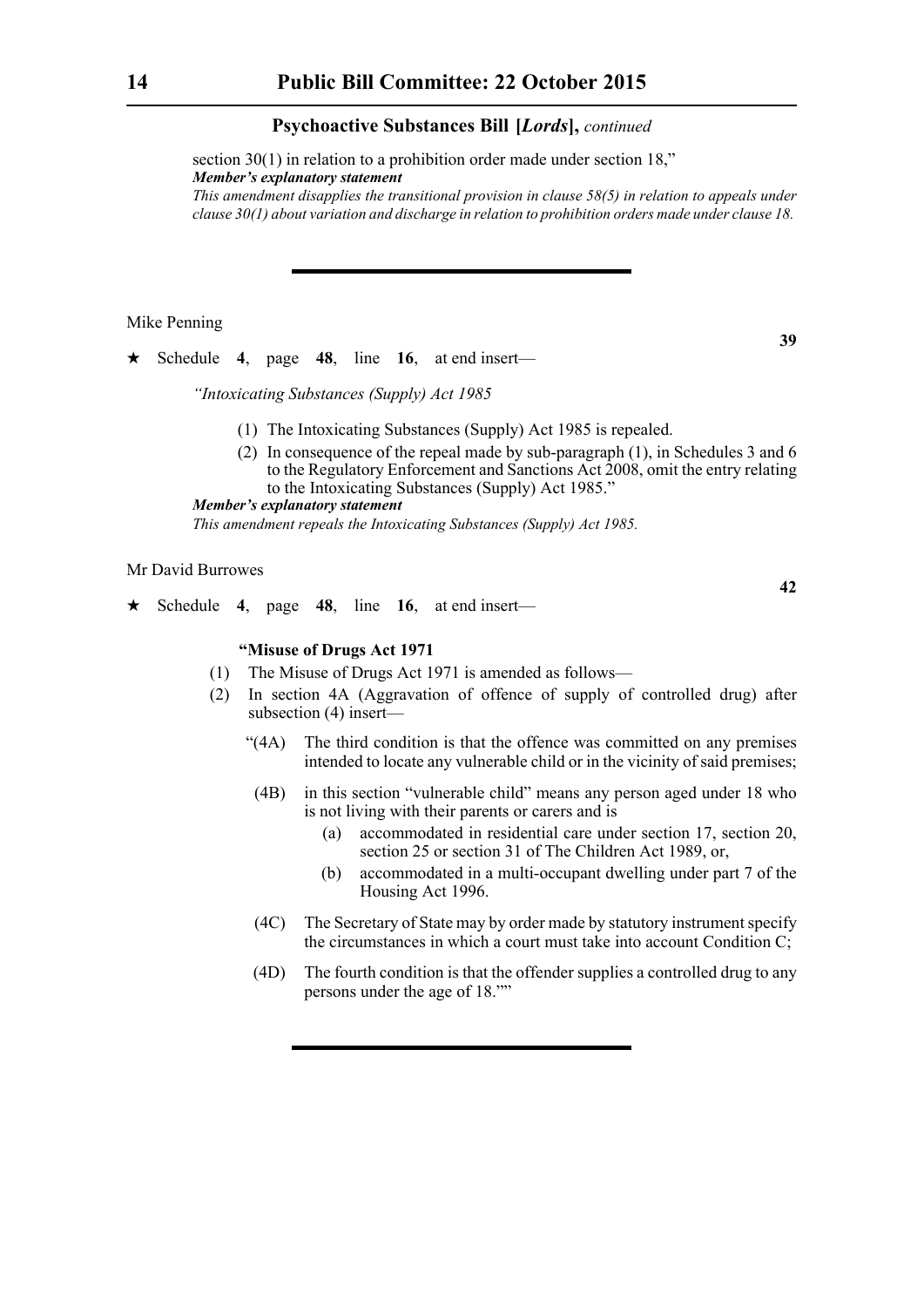# *NEW CLAUSES*

Mike Penning

 $\star$  To move the following Clause—

#### **"Possession of a psychoactive substance in a custodial institution**

- (1) A person commits an offence if—
	- (a) the person is in possession of a psychoactive substance in a custodial institution,
	- (b) the person knows or suspects that the substance is a psychoactive substance, and
	- (c) the person intends to consume the psychoactive substance for its psychoactive effects.
- (2) In this section "custodial institution" has the same meaning as in section 6.
- (3) This section is subject to section (*Exceptions to offences*) (exceptions to offences)."

#### *Member's explanatory statement*

*This new clause provides for a new offence of possession of a psychoactive substance in a custodial institution.*

Mike Penning

 $\star$  To move the following Clause—

# **"Exceptions to offences**

- (1) It is not an offence under this Act for a person to carry on any activity listed in subsection (3) if, in the circumstances in which it is carried on by that person, the activity is an exempted activity.
- (2) In this section "exempted activity" means an activity listed in Schedule (*Exempted activities*).
- (3) The activities referred to in subsection (1) are—
	- (a) producing a psychoactive substance;
	- (b) supplying such a substance;
	- (c) offering to supply such a substance;
	- (d) possessing such a substance with intent to supply it;
	- (e) importing or exporting such a substance;
	- (f) possessing such a substance in a custodial institution (within the meaning of section (*Possession of a psychoactive substance in a custodial institution*)).
- (4) The Secretary of State may by regulations amend Schedule (*Exempted activities*) in order to—
	- (a) add or vary any description of activity;
	- (b) remove any description of activity added under paragraph (a).
- (5) Before making any regulations under this section the Secretary of State must consult—
	- (a) the Advisory Council on the Misuse of Drugs, and

**NC2**

**NC3**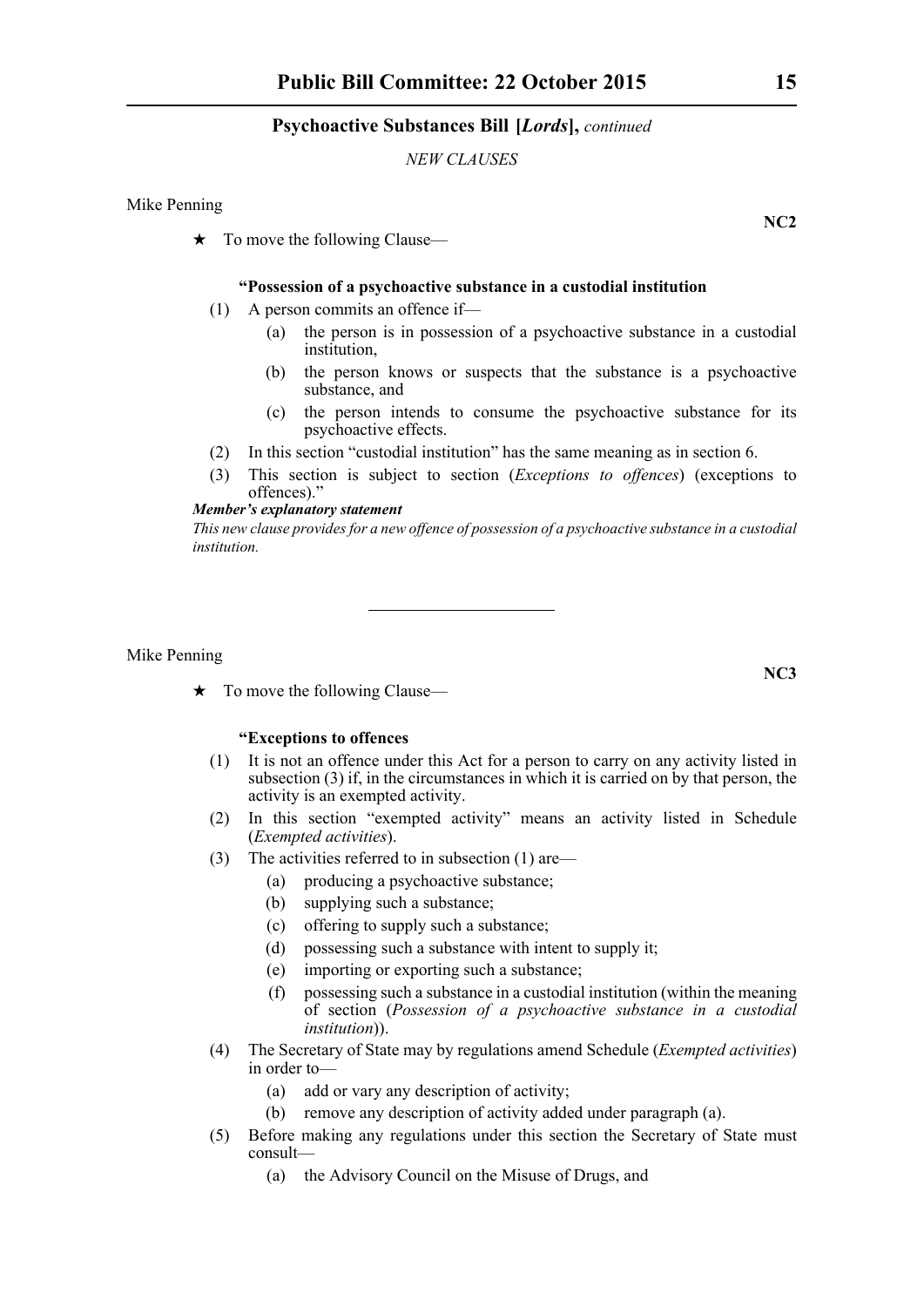- (b) such other persons as the Secretary of State considers appropriate.
- (6) The power to make regulations under this section is exercisable by statutory instrument.
- (7) A statutory instrument containing regulations under this section may not be made unless a draft of the instrument has been laid before, and approved by a resolution of, each House of Parliament."

#### *Member's explanatory statement*

*The new clause inserted by this amendment (which will replace clause 10) provides that it is not an offence under clauses 4 to 8, or the offence under the new clause inserted by NC2, for a person to carry on an "exempted activity" listed in the new Schedule inserted by NS1. The new clause also provides a power to add or vary any description of activity specified in the new Schedule.* 

John Woodcock

 $\star$  To move the following Clause—

# **"Breach of a premises notice**

- (1) A senior officer or a local authority may issue a notice requiring a premise to cease trading if conditions A, B and C are met.
- (2) Condition A is that the premise has been issued a premises notice under section 13 of this Act.
- (3) Condition B is that in the view of the senior officer or a local authority that issued the premises notice, the terms of that notice are not being complied with.
- (4) Condition C is that the senior officer or local authority has made an application to an appropriate court for a premises order under section 19 of this Act.
- (5) A notice issued to a premise under subsection 1 shall cease to have effect when a court has considered an application for a premises order in respect of that premise.
- (6) In a case where a court has decided not to issue a premises order to a premise that has been subject to a notice under this section, the court may order the local authority or the senior officer's organisation to pay compensation to the owner of the premises in respect of income lost due to the suspension in trading.
- (7) For the meaning of "senior officer", see section 12(7)."

# *Member's explanatory statement*

*This new clause's intention is to allow a senior officer or local authority to comply a premises to stop trading while it applies for a premises order.*

# *NEW SCHEDULE*

#### Mike Penning

 $\star$  To move the following Schedule—

**NS1**

**NC1**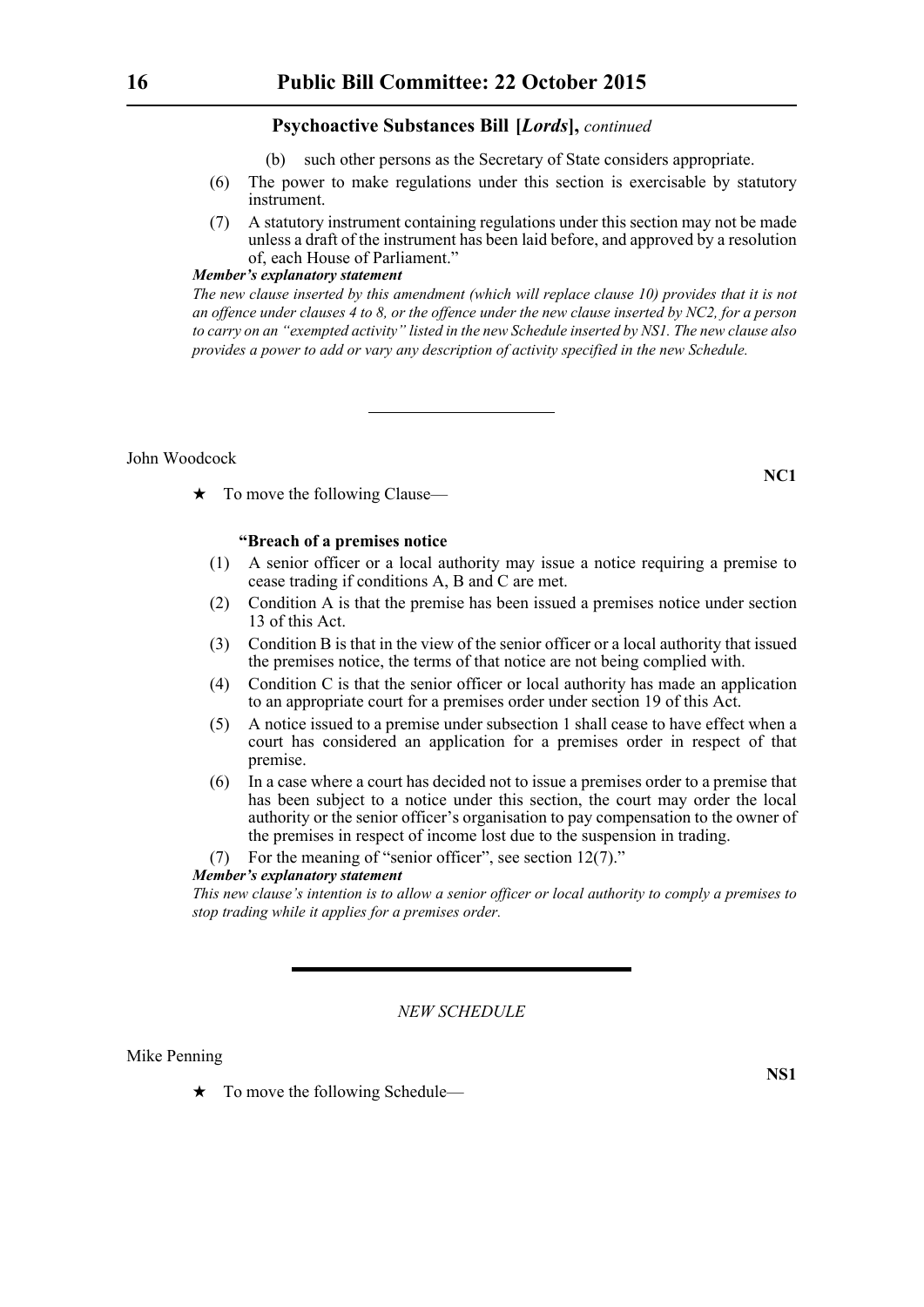#### "EXEMPTED ACTIVITIES

*Healthcare-related activities*

1 Any activity carried on by a person who is a health care professional and is acting in the course of his or her profession.

> In this paragraph "health care professional" has the same meaning as in the Human Medicines Regulations 2012 (S.I. 2012/1916) (see regulation 8 of those Regulations).

- 2 Any activity carried on for the purpose of, or in connection with
	- the supply to, or the consumption by, any person of a substance prescribed for that person by a health care professional acting in the course of his or her profession, or
	- (b) the supply to, or the consumption by, any person of a substance in accordance with the directions of a health care professional acting in the course of his or her profession.

In this paragraph "health care professional" has the same meaning as in the Human Medicines Regulations 2012 (see regulation 8 of those Regulations).

- 3 Any activity carried on in respect of an active substance by a person who—
	- (a) is registered in accordance with regulation 45N of the Human Medicines Regulations 2012, or
	- (b) is exempt from any requirement to be so registered by virtue of regulation  $45M(2)$  or  $(3)$  of those Regulations.

In this paragraph "active substance" has the same meaning as in the Human Medicines Regulations 2012 (see regulation 8 of those Regulations).

#### *Research*

4 Any activity carried on in the course of, or in connection with, approved scientific research.

In this paragraph—

"approved scientific research" means scientific research carried out by a person who has approval from a relevant ethics review body to carry out that research;

"relevant ethics review body" means—

- a research ethics committee recognised or established by the Health Research Authority under Chapter 2 of Part 3 of the Care Act 2014, or
- (b) a body appointed by any of the following for the purpose of assessing the ethics of research involving individuals—
	- (i) the Secretary of State, the Scottish Ministers, the Welsh Ministers, or a Northern Ireland department;
	- (ii) a relevant NHS body;
	- (iii) a body that is a Research Council for the purposes of the Science and Technology Act 1965;
	- (iv) an institution that is a research institution for the purposes of Chapter 4A of Part 7 of the Income Tax (Earnings and Pensions) Act 2003 (see section 457 of that Act);
	- (v) a charity which has as its charitable purpose (or one of its charitable purposes) the advancement of health or the saving of lives;

"charity" means—